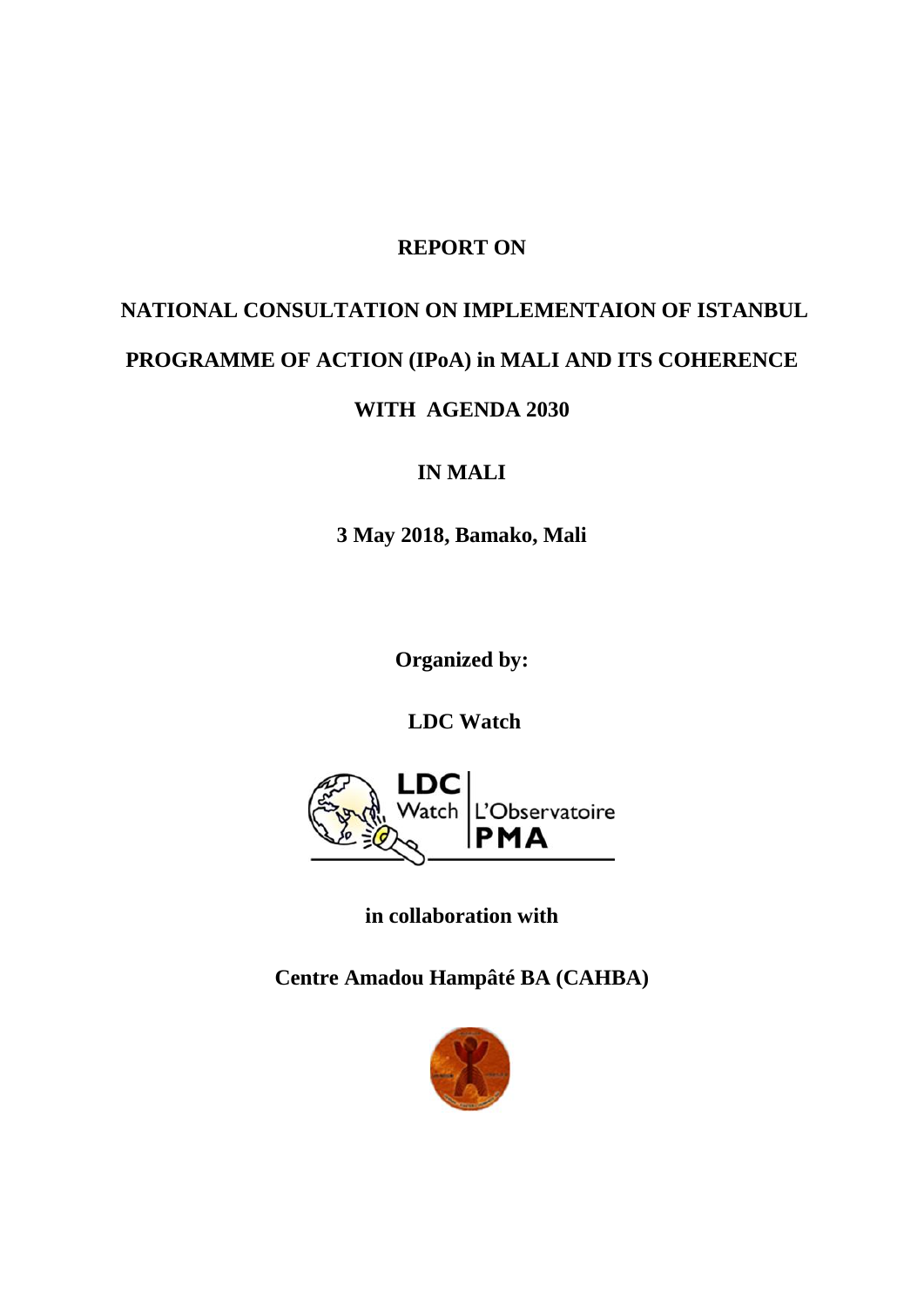# **I) Introduction**

The Mali Consultation was held on May 3, 2018, hosted by the LDC Watch Focal Point, Centre Amadou Hampâté Bâ (CAHBA), with the presence of its President, Madame Aminata Traore.

LDC Watch was represented by Demba Moussa Dembélé, LDC Watch President and Focal Point in Senegal.

# **A) Opening Ceremony**

Madame Aminata Traore welcomed all participants for taking time to respond to her invitation. She then thanked LDC Watch for the renewed trust in CAHBA and for making this Consultation possible in this particular Malian context. She reiterated her organization's strong support for LDC Watch and pledged, as a Focal Point, to continue to reach out to more Malian CSOs so as to strengthen LDC Watch standing in the country.

She said that the Consultation comes at an opportune time and will give the opportunity to debate on the country's real situation and explore policy alternatives that may be available to it in the current context dominated by security issues. She invited participants to be bold in their contributions and make useful recommendations for her organization and the Malian CSOs.

Then, Demba Moussa Dembélé took the floor on behalf of LDC Watch. He thanked CAHBA and its President for hosting the Consultation and explained the context in which it was being held and the expected outcomes. He said that the Mali Consultation is part of a series of Consultations organized by LDC Watch in order to strengthen its constituencies, in Africa and elsewhere. Mali comes after the Consultation held in Senegal in March and before the one planned in Guinea, soon after.

Mister Dembele went on to give some background information on LDC Watch, since its launch in Brussels (Belgium), during the Third UN Conference on LDCs (UN LDC-III) in 2001. Since then, LDC Watch has developed into a strong international network, with affiliates in most of the LDCs in Africa, Asia, Pacific and the Caribbean (Haiti). It has become the leading CSO interlocutor on LDCs' issues for the United Nations, the UN- OHRLLS and for other inter international organizations.

He highlighted LDC Watch role during the Fourth UN Conference on LDCs (UN LDC-IV) in Istanbul (Turkey), during which LDC Watch organized the very successful Civil Society Forum, which brought together several hundred representatives of CSOs from around the world.

After that introduction on LDC Watch, Mister Dembele explained the importance and objectives of the National Consultation on the Istanbul Program of Action (IPoA) and its coherence with the Sustainable Development Goals (SDGs).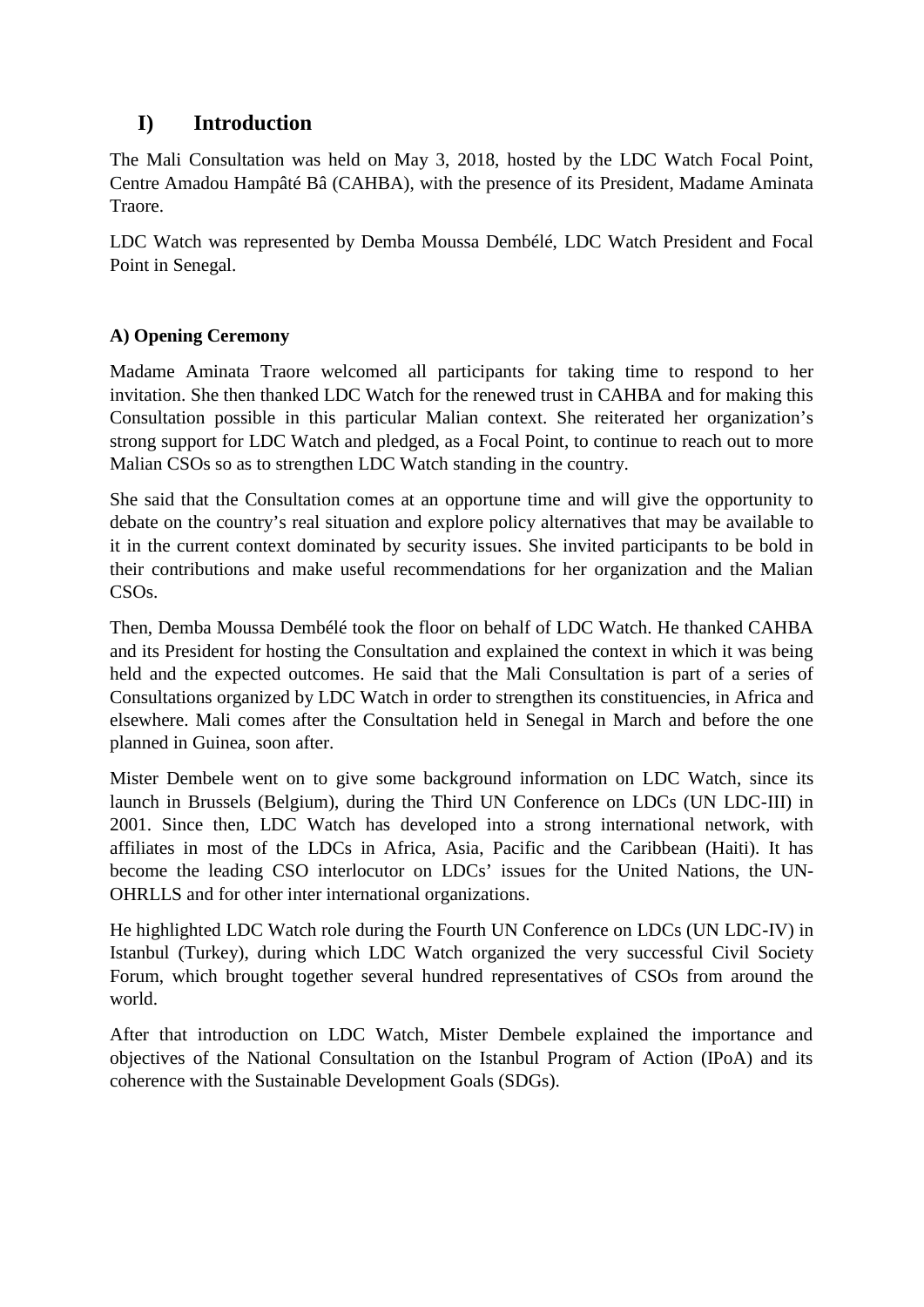## **Overview of the IPoA**

Mister Dembele gave an overview of the Istanbul Program of Action (IPoA). After explaining the origins of the LDC category, by the ECOSOC in 1971, he indicated the three criteria that make a country an LDC. He said the IPoA is the fourth program for LDCs, after the three previous programs of action adopted by the UN Conferences on LDCs, in 1981 and 1991, in Paris (France) and in 2001, in Brussels (Belgium). Despite these programs of action and the commitments made by the UN and developed countries, the number of LDCs has not diminished. Quite, the contrary, since their number has almost doubled, from 24 in 1981 to 47 now. 33 out of 47 LDCs are in Africa.

So, it is against this general background that the Fourth United Nations Conference on LDCs (UN LDC-IV) was held in Istanbul (Turkey) in May 2011 and adopted the Istanbul Program of Action (IPoA) for the decade 2011-2020.

The Istanbul Program of Action seems to be more ambitious than the previous ones because it aims to cut by half the number of LDCs, by 2020. It identified 8 priority areas with the objectives to be achieved in each of them. The IPoA proposed a new international cooperation framework for LDCs, in which South-South cooperation should play a key role.

However, the IPoA does not depart much from the Brussels Program of Action (BPoA). This is why LDC Watch, leading CSOs and international networks, present in Istanbul, strongly criticized the IPoA and raised doubts about its ability to make a difference. They seem to be vindicated by the assessment of the IPoA implementation at the Mid-Term Review of 2016.

## **The Mid-Term Review in Antalya (Turkey)**

It was organized by the United Nations in May 2016 in Turkey. LDC Watch organized a very successful Civil Society Forum, with the participation of the UN under Secretary General and Head of the UN-OHRLLS. It was a general view that mid-way through its implementation, the IPoA is not delivering in several areas.

Several factors account for this. One factor is the economic growth rate, below the 7% targeted by the IPoA. This is due to the fall of commodity prices on which most LDCs depend. This has a negative impact on employment, food security, and social development. For instance, on gender issues, there is still a long way to go in many counties to fulfill the goals set in the IPoA. In conclusion, there is little hope that the IPoA will achieve some of its key objectives, in the next two and a half years before 2020. Cutting the number of LDCs by half by 2020 is mission impossible when one knows that since 1981, only five (5) countries have graduated: Botswana; Cape Verde; Maldives; Samoa, and Equatorial Guinea. Other countries may graduate before 2020 or soon after, like Angola, Vanuatu and Tuvalu, but the number will not reach the target set by the IPoA.

#### **Coherence with the Sustainable Development Goals (SDGs)**

The presenter explained that the SDGs were adopted by the United Nations in 2015, after the conclusion of the Millennium Development Goals (MDGs). There are 17 SDGs with more than 150 targets. Then, he examined the coherence between the objectives of the IPoA and the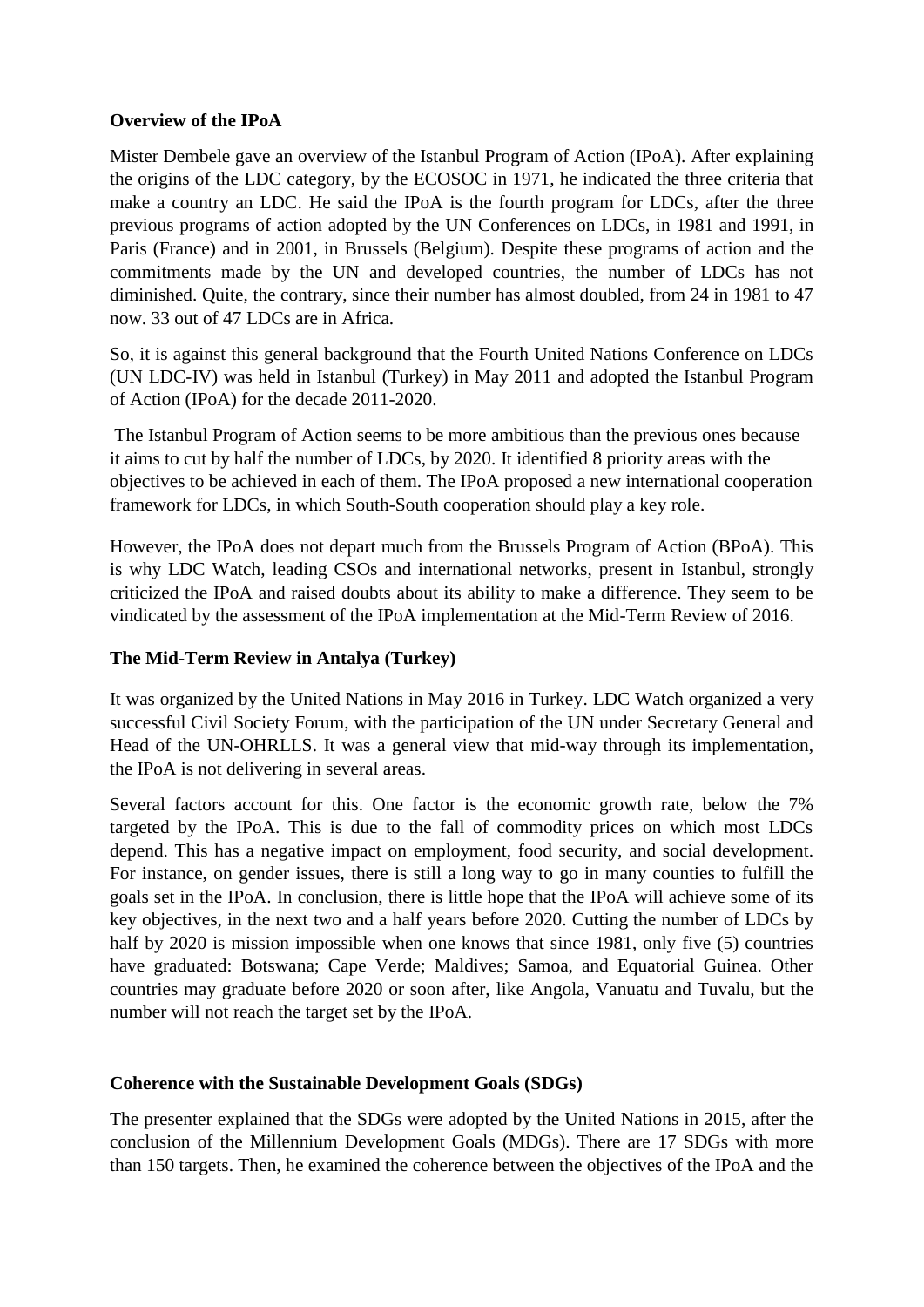SDGs. He observed that both aim to eradicate extreme poverty, promote sustainable development, environmental protection and social development.

Furthermore, SDG 2 (Zero Hunger) with the doubling of agricultural productivity and farmers' income by 2030 is similar to the first and second priority areas of the IPoA (enhancing productive capacity and ensuring food security) which also aim to double production and eliminate hunger.

There are other areas of coherence between the IPoA and the SDGs that could benefit LDCs. However, the real challenge is whether the commitments made by LDCs' governments and their partners as well as the UN system will be fulfilled.

#### **Questions & Answers**

Before the next presentation, some participants raised a few questions, about the IPoA and the SDGs, the graduation process and the situation in Senegal and other West African countries. Some participants asked what makes the IPoA different from previous Programs of Action so as to have such an ambitious agenda. Others asked how one can expect success with the IPoA, given it is not very different from previous programs that failed since 1981.

With regard to the graduation process, participants asked how it works. Some wondered whether it was not based more on political issues than on economic criteria. The response was no, even if some political factors may interfere. With regard to Senegal, people asked whether it would graduate before 2020 and whether other West African countries may graduate as well.

Other participants expressed doubts that the IPoA and the SDGs could be of much help to Mali since they are not very different from past programs that have so far failed.

These few reactions set the stage for the presentations by the panelists

## **II) Mali: the implementation of IPoA and SDGs overshadowed by security issues**

The panelists agree that the invasion of the North and the interventions of foreign forces since 2012 have made security issues the overriding concern for the government and its partners. This has overshadowed the debate over economic and social policies in the country.

They explained that before the invasion, the government had crafted in December 2011 a program called Strategic Framework for Growth and Poverty Redaction (SFGPR) for the 2012-2017 period. That Framework was in line with the IPoA recommendations. But it was not implemented properly, due to security concerns, political instability and lack of financial resources, as a result of many donors' reluctance to deliver their promises as official development assistance (ODA).

The panelists claimed that since the invasion of the Northern part of the country and the subsequent war against terrorist groups that ensued, the overriding concern was the end of the invasion and the recovery of national integrity. Despite the intervention of French forces and the presence of UN peace-keeping forces, security is still high on the country's agenda.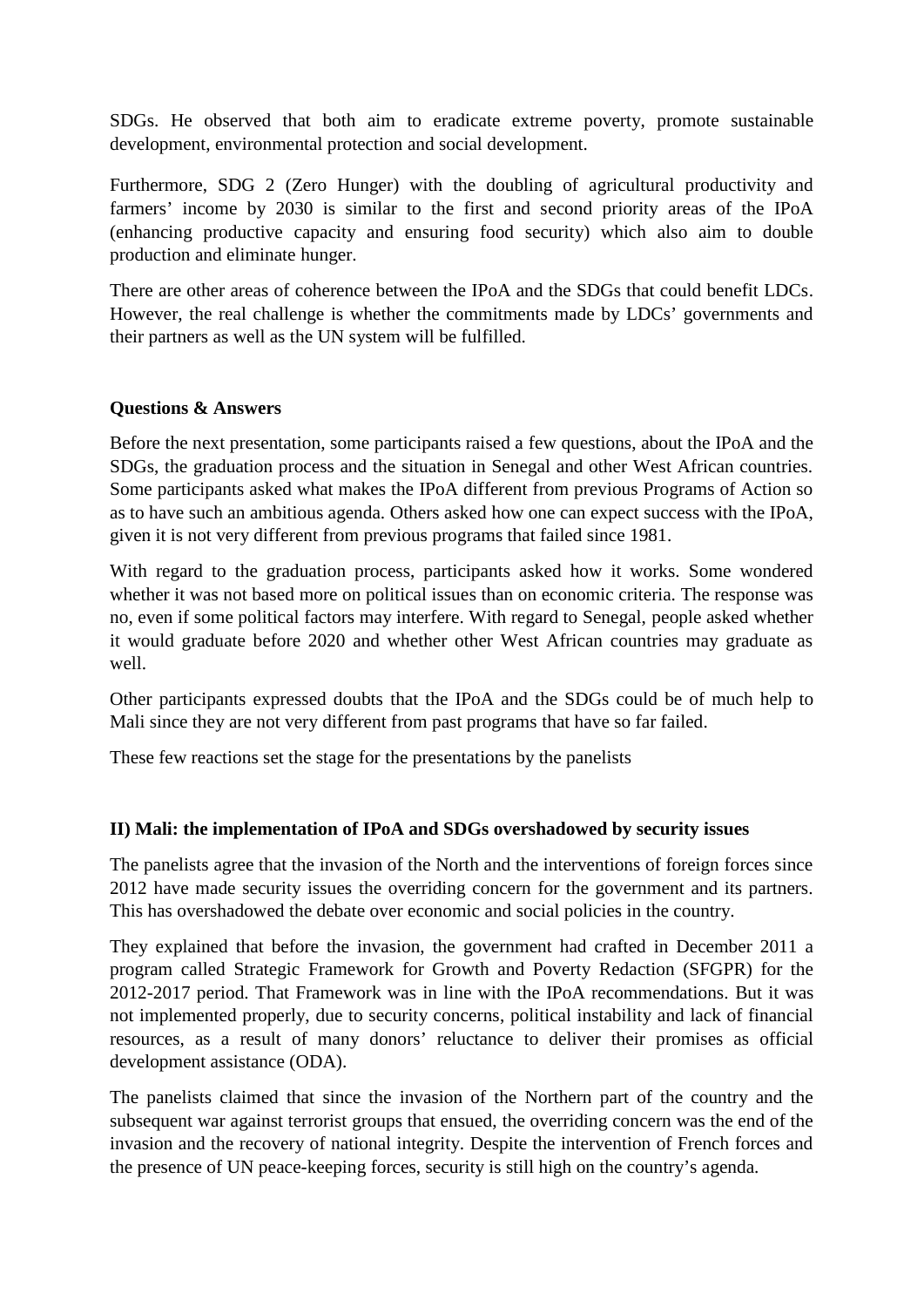In fact, the panelist argued that the collapse of the Mali State, which was exposed by the invasion of the North, is in part the result of neoliberal policies, imposed, first through structural adjustment policies (SAPs), then through World Trade Organization (WTO) rules and other "free trade" agreements. Given that background, all panelist wondered whether it is possible for the IPoA and the SDGs to help Mali recover and make economic progress since these programs are not much different from the previous ones. This raises the question of alternatives, which should be the focus of the debates, they concluded.

## **III) The Debates**

Most of the debates revolved around the failure of the neoliberal economic policies and the search for alternatives. Almost all the speakers said that neoliberal policies have destroyed the Malian society, with the spread of poverty and the collapse of the State. The end result has been the rise of unemployment, and despair for the youth, with as only alternatives for them either migration to Europe, with its tragedies, or the temptation of joining jihadist groups.

Therefore, many speakers said that Mali should break with neoliberal policies and take its own destiny into its hands. Several participants claimed that this was the case during the term of the first President, Modibo Keita. At that time, Mali was a proud nation, respected in Africa and elsewhere, because its policies were built on the search for self-reliance and the promotion of endogenous development. There was a sense of pride in the Malian people, with a leadership which had an ideal and cared for the people. Most of those values are lost now.

Several other speakers insisted on reclaiming some of those values by reorganizing the educational system, with the reintroduction of national language. Others claim that there is need to rebuild the State, and the national defense forces. Because, with a failed State, no economic or social policy can succeed.

However, the conclusion was that Mali should try to make the best of the IPoA and SDGs by looking at specific areas where these programs could be helpful.

## **Live Broadcast of the Debates**

The Consultation was broadcast live by a popular radio station, named GEKAFO, which means "public forum", in national language. So, the debates were followed by hundreds of listeners in the capital, Bamako, and outside. Madame Traore and some other participants gave interviews to the radio after the debates.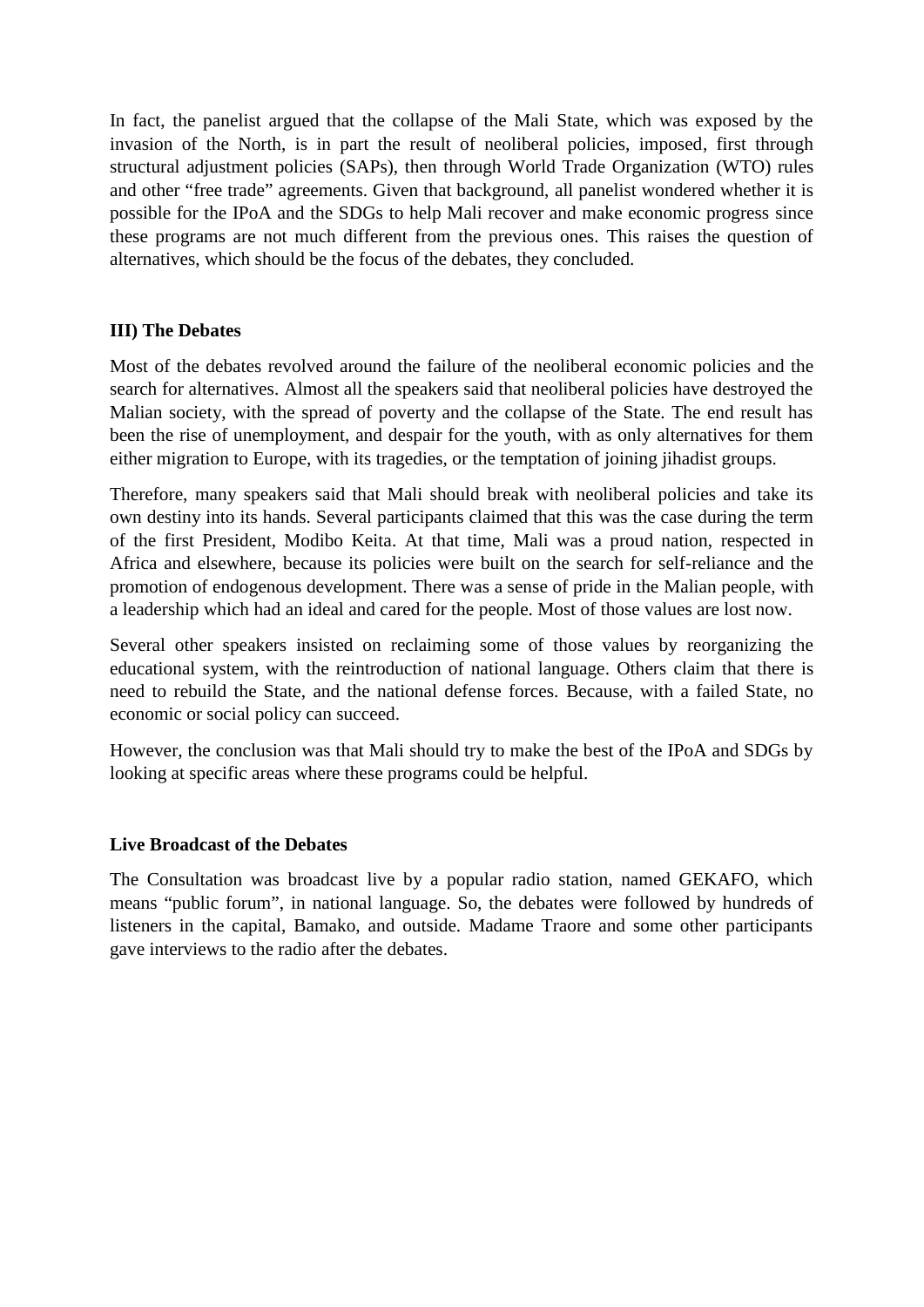# **Annex 1 : Photographs**



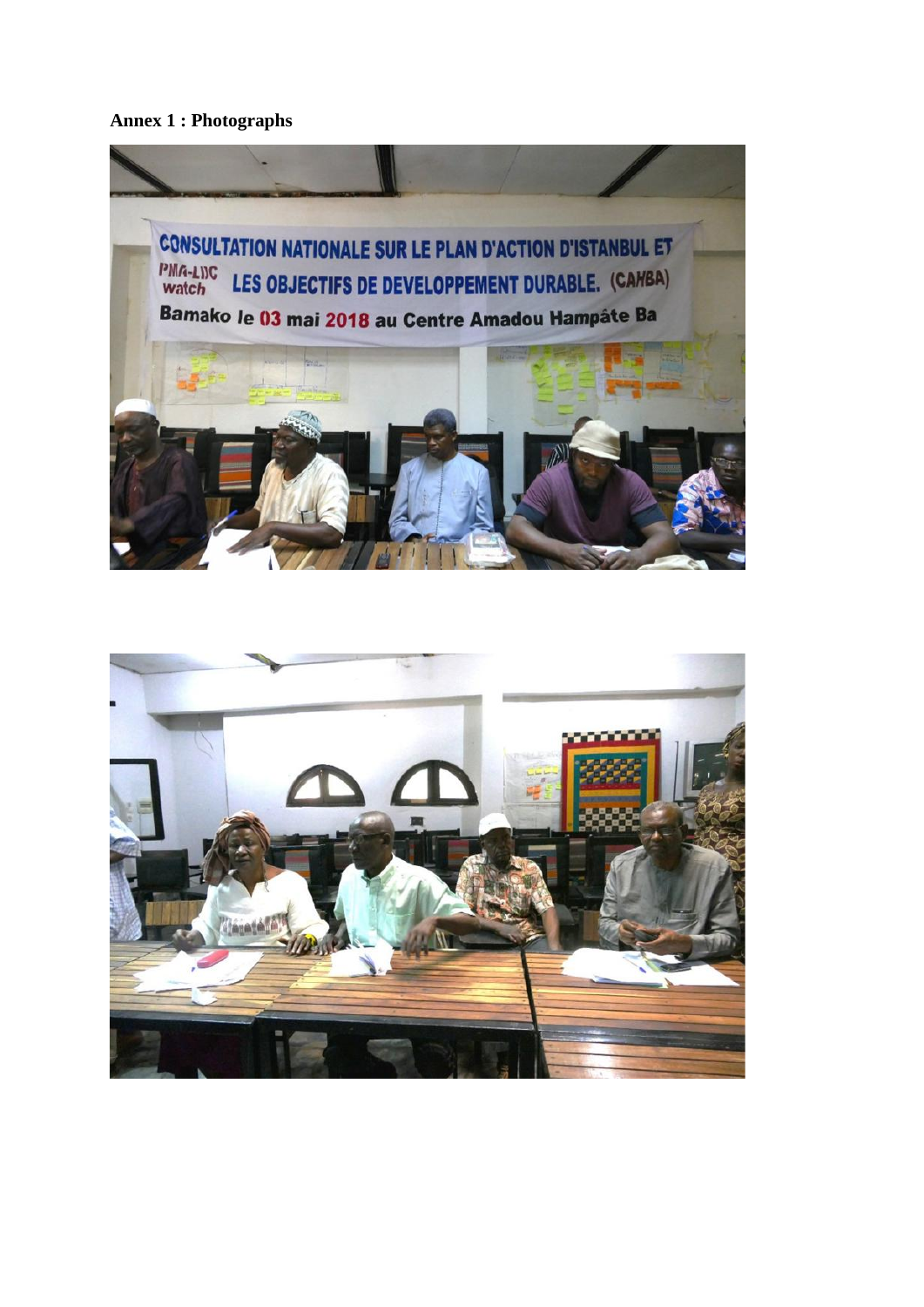

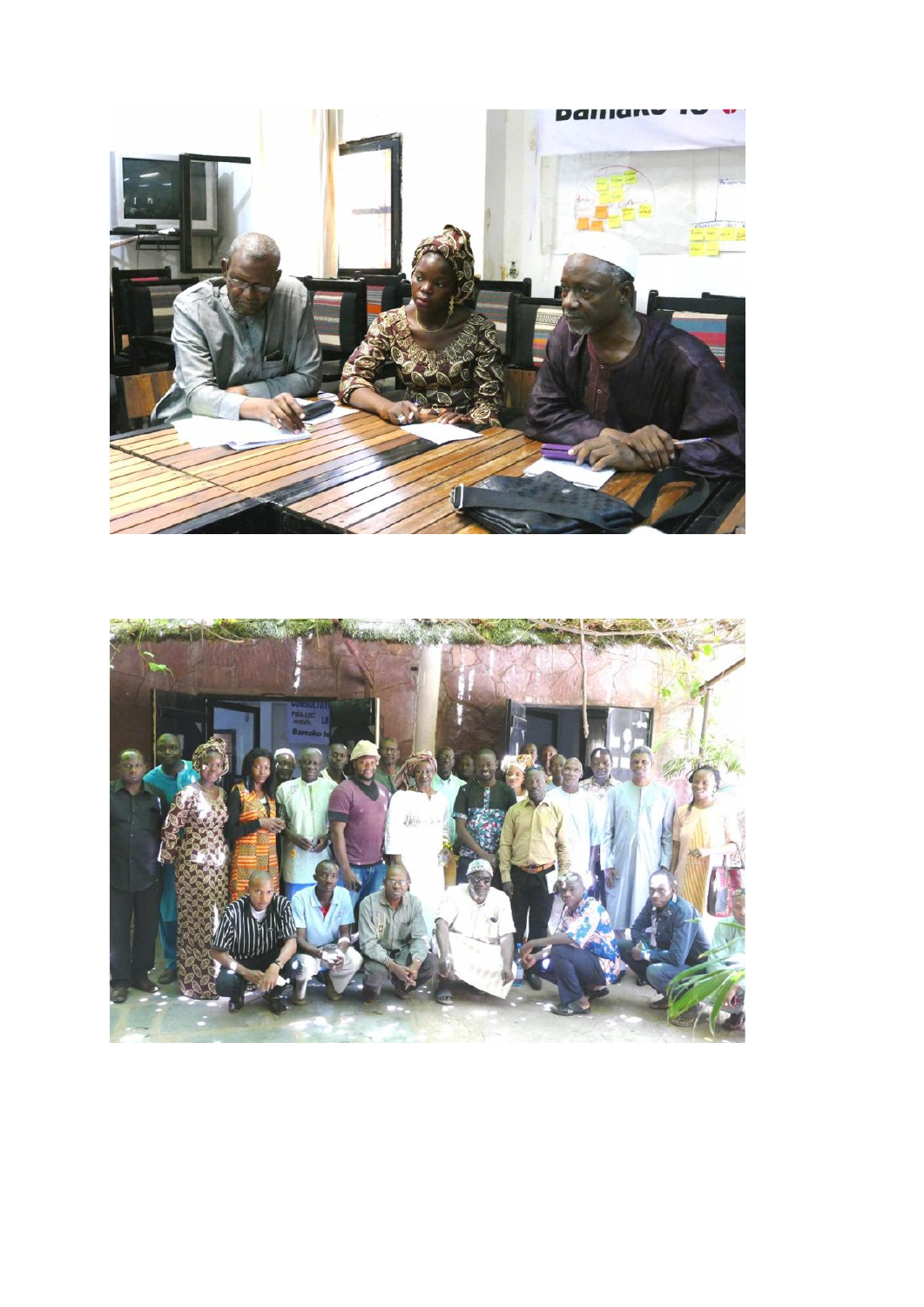# Consultation Nationale sur la mise en œuvre du Programme d'Action d'Istanbul et les Objectifs de Développement Durable (ODD)

## **Bamako, le 03 Mai 2018**

# **Liste des participants**

| N°                      | <b>Noms et Prénoms</b>           | <b>Structures</b>                   | Tél      | <b>Adresses E-mail</b>              |
|-------------------------|----------------------------------|-------------------------------------|----------|-------------------------------------|
| $\mathbf{1}$            | <b>Bakary Traoré</b>             | <b>FLASH</b>                        | 76681640 | Boubacarta@yahoo.fr                 |
| $\overline{\mathbf{2}}$ | Séga Sissoko                     | psychopédagogue                     | 76195194 | Germainsissoko70@gmail.com          |
| 3                       | Souleymane Sissoko               | <b>CAHBA</b>                        | 61814746 | Souleymane.sissoko@63gmail.com      |
| 4                       | <b>Gaoussou Diallo</b>           | Enseignant                          | 66792697 | kiassoudiallo@gmail.com             |
| 5                       | <b>Amadou Diarra</b>             | <b>Gestionnaire</b><br><b>EHESP</b> | 76121126 | Amadoudiarra3@yahoo.fr              |
| 6                       | Ismaëla Samba Traoré Editeur     |                                     | 78454203 | penmali@yahoo.fr                    |
| 7                       | Aicha Diarra                     | Ecrivaine                           | 78714203 | penmali@yahoo.fr                    |
| 8                       | <b>Ousmane Menkoro</b><br>Touré  | Boulanger/Restaur 95462271<br>ateur |          | mekorotoure@gmail.com               |
| 9                       | Ismaël Diabaté                   | <b>FORAM-N'KO</b>                   | 66739932 | Ismaeldiabagate120@yahoo.co<br>m    |
| 10                      | <b>Moussa Mady</b><br>Macalou    | Enseignant                          | 78494345 | mmoussadymoussamacalou@ya<br>hoo.fr |
| 11                      | Seydou Traoré                    | Enseignant                          | 64979979 | Traoreseydou60@gmail.com            |
| 12                      | <b>Ousmane Diourté</b>           | Enseignant                          | 78848835 | ousmanediourte@yahoo.fr             |
| 13                      | <b>Modibo Traoré</b>             | Enseignant                          | 66526185 | Modibo.traore45@yahoo.fr            |
| 14                      | <b>Oumar Haidara</b>             | <b>Etudiant FSEG</b>                | 74950652 | Homar761@gmail.com                  |
| 15                      | <b>Mamadou Dramane</b><br>Traoré | Enseignant-<br>écrivain             | 76025770 | mamadoudt@yahoo.fr                  |
| 16                      | Sékou B. Traoré                  | Enseignant/Retrai 76037037<br>té    |          | s.602kadary@gmail.com               |